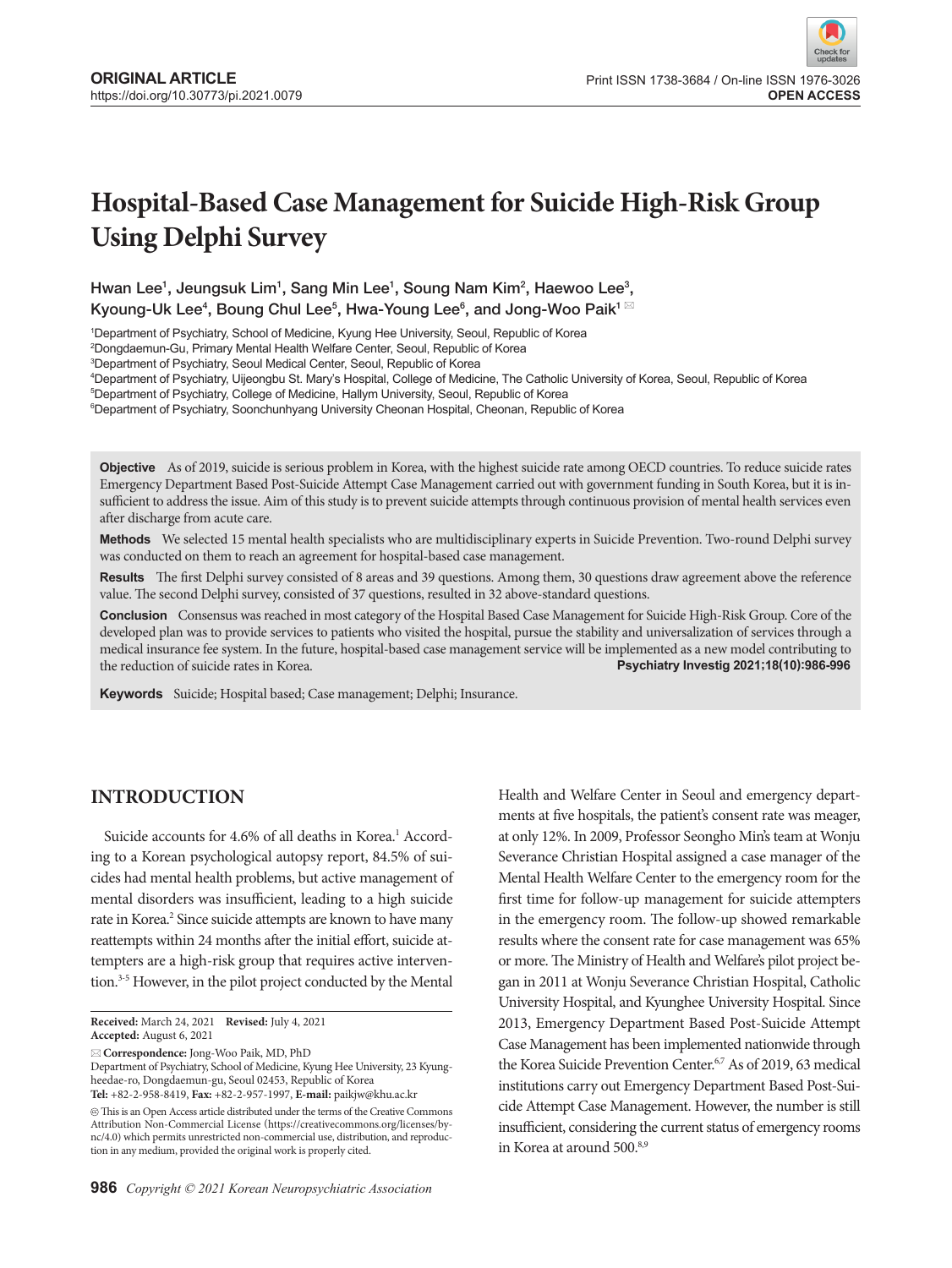On the other hand, the need to include not only suicide attempters, but also patients discharged from the Department of Psychiatry to the suicide high-risk group was raised. The rate of suicide death within 90 days after discharge was nearly 20 times higher in patients hospitalized for mental illness than those hospitalized for non-psychiatric diseases.10 The suicide rate was highest during the first 3 months after discharge and did not until several years later.<sup>11</sup> Some studies have shown that the suicide rate with a history of hospitalization in the Department of Psychiatry is 50–70 times higher than that of general adolescents.<sup>12</sup>

According to previous studies, intensive case management such as face-to-face counseling, phone counseling, home visits, and emergency room accompaniment for those at high risk of suicide effectively assisted suicide prevention.13-15 A Swedish study demonstrated showed that phone counseling improved overall function and suicidal thoughts in 216 suicide attempters.16 In an Australian survey of 772 patients admitted to university hospitals for poisoning, the number of suicide reattempts reduced by 50% in the group to which postcards were sent.17,18 Additionally, when face-to-face counseling once a week and phone counseling twice a week were conducted for 12 months to 30 patients who received inpatient treatment from the Department of Psychiatry for suicide attempts in Australia; depression, suicidal thoughts, and quality of life significantly improved in the case management group.19 Accordingly, in Japan, the follow-up care of suicide attempters in the emergency room has been included in health insurance since 2016 for effective case management, based on ACTION-J and the Assertive Community Treatment (ACT)

program using insurance funds is being implemented in New York State in the United States.<sup>20</sup>

Meanwhile, as a limitation to existing management of persons at high risk of suicide, the dropout rate when the care was linked to the community was high.<sup>21</sup> Treatment compliance was low, and there was a tendency to refuse mental health services.<sup>22,23</sup> Therefore, the patients discharged from the Department of Psychiatry had difficulty in receiving case management and community care despite being at a high risk of suicide. However, until now, no policy project on hospitalbased case management has been carried out in South Korea. To overcome this problem and effectively treat the suicide high-risk group, devising interventions for suicide attempters and patients discharged from the Department of Psychiatry will effectively reduce suicide deaths.<sup>24</sup> In other words, the goal of this study is to develop a hospital-based case management model that continuously provides mental health services even after the patient discharged from the hospital upon acute treatment.

# **METHODS**

### **Delphi survey**

In this study, through focus group interviews, internal meetings, and advisory meetings targeting the case managers from the Emergency Department Based Post-Suicide Attempt Case Management, we developed an operational plan for hospitalbased case management services for inpatients in the department of psychiatry (Figure 1). A Delphi survey on the developed plan was conducted for multidisciplinary experts, and



**Figure 1.** Delphi survey process.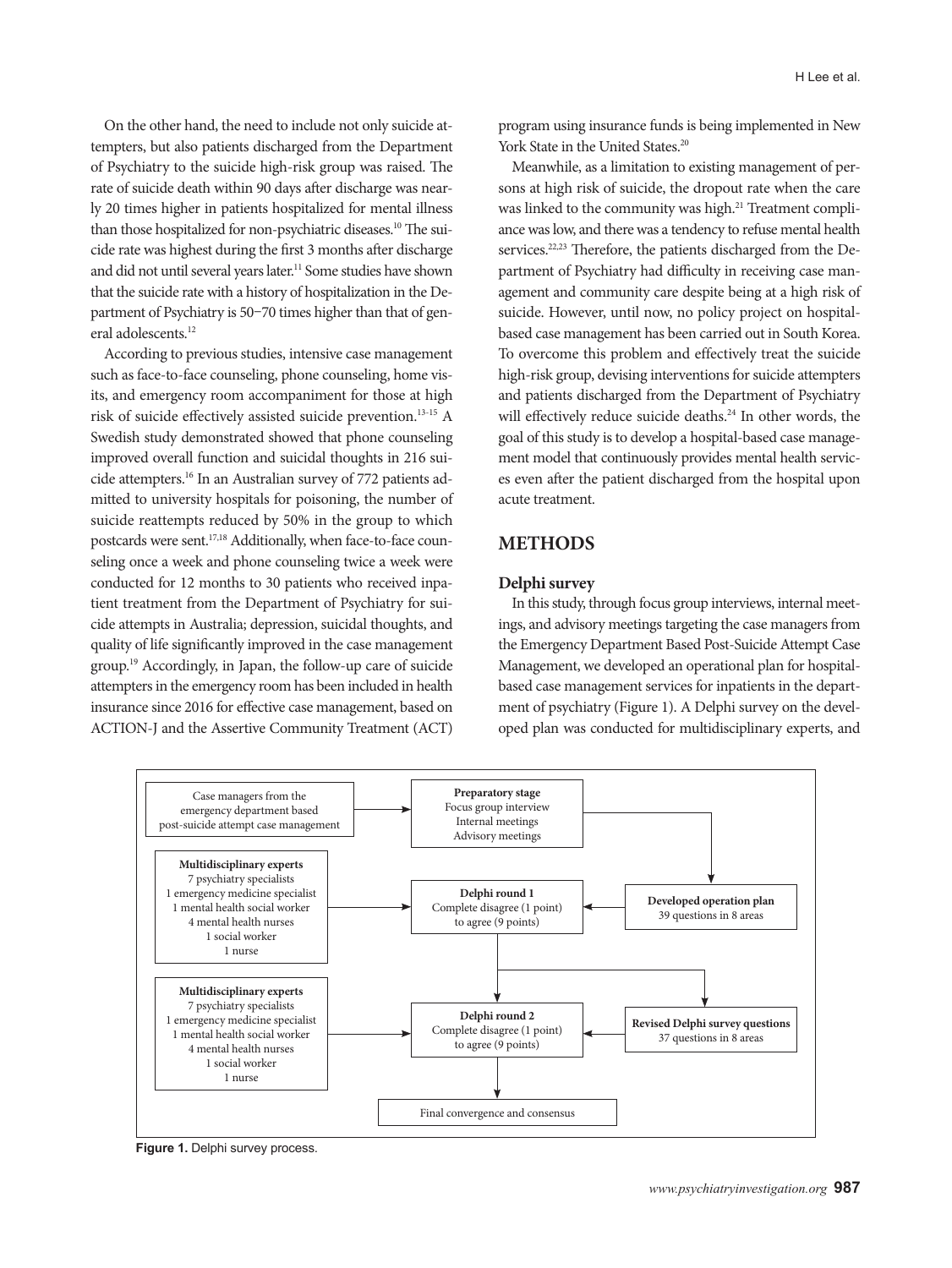the consensus was reached on the qualification requirements, working guidelines, adequate workforce, and the medical insurance cost. The Delphi survey was conducted twice between May and June 2019. For the first Delphi survey, a focus group interview was conducted with case managers from the Emergency Department Based Post-Suicide Attempt Case Management. Afterward, opinions were collected from the expert panel, and the first survey was composed of 39 questions in 8 areas. Each question was evaluated on a 10-point Likert scale, from completely disagree (1 point) to agree (9 points), and participants gave their opinions for each area.

The second Delphi survey consisted of 37 questions in 8 areas upon reflecting the questions that did not meet the first survey criteria, and the questions participants wanted to be revised. Further, the results from the first survey were presented so that participants could compare their responses and respond again.

### **Analysis of the Delphi survey results**

Following the previous studies, the mean and standard deviation, convergence rate, content validity, and consensus were analyzed.25 Convergence was the number of respondents who responded with agree (7 points) or higher than the respondents' total number for each question. Each item was judged to have content validity when the score was 0.49 or higher, based on the Content Validity Ratio (CVR).<sup>26</sup> The consensus was measured by the coefficient variation (CV), obtained by dividing the standard deviation by the arithmetic mean. The result was interpreted as stable when the CV was 0.5 or less.<sup>27</sup>

This research was corresponded to IRB review exemption (KHUH-2018-02-004) from Kyung Hee University Hospital Institutional Review Board, and was conducted in accordance with research protocol.

## **RESULTS**

### **Characteristics of research participants**

The Delphi process derives results by relying on expert judgment; thus, appropriate participant selection is essential.<sup>26</sup> In this survey, 15 people, including doctors in hospital-based suicide prevention projects, the director of Emergency Department Based Post-Suicide Attempt Case Management, and mental health specialists of the Mental Health and Welfare Center, were selected. The participants were eight males (53.3%) and seven females (46.7%), with nine in their 40s (60%), three in their 30s (20%), and three in their 50s (20%). There were eight doctors (53.3%), five mental health specialists (four mental health nurses and one mental health social worker, 33.3%), and two staff members (one nurse and one social worker, 13.4%). The response rate for both the first and the second

Delphi surveys was 100%.

### **Delphi survey results**

Delphi survey area and questions, mean score, convergence, content validity, and consensus for each survey are shown in Tables 1–4. Moreover, Figures 2 and 3 represent the mean score and convergence for each question in the first and second surveys.

Items for case management subjects included 1) "patients that attempted suicide within one year while being treated for diseases such as schizophrenia, bipolar disorder, depression, and alcohol use disorder," 2) "outpatients or patients under collaborative care at high risk of suicide," 3) "suicide attempters that have been hospitalized and those who are considering discharge of suicide high-risk group," and 4) "suicide attempters and persons at high risk of suicide that visited the hospital through emergency rooms." In the first survey, the convergence rate for each item was 85% or more, the consensus was high with 0.15 or less, and content validity was high with CVR of 0.60 or higher. However, in the second survey, the convergence rate for the item "outpatients or patients under collaborative care at high risk of suicide" decreased from 0.80 to 0.67.

The items for the composition and qualification requirements of the multidisciplinary team were 1) "psychiatrists," 2) "case managers (mental health specialists or person with more than three years of working experience at the Department of Psychiatry)," and 3) "emergency medicine specialists and doctors from other departments." As a result of the two rounds of surveys, "psychiatrists" and "case managers" met the convergence rate standards and consensus, but "emergency medicine specialists and doctors from other departments" did not. The revised item for the second survey still did not meet the criteria.

In the case management method and period, seven items about management method, standards, and period for inpatients and outpatients were surveyed. The convergence rate for case management criteria and period was 60%–67% in the first round, and CVR was 0.20–0.33, which did not meet the criteria. However, in the second round, the convergence rate and the CVR of the above items increased to 73% and 0.47, respectively.

In regards to case management, eight items were surveyed: 1) "initial and regular evaluation of suicide risk," 2) "suicide risk-related education," 3) "provision of treatment-related information (drugs, symptom management, etc.)," 4) "hospital visits or home visits," 5) "family intervention," 6) "comprehensive evaluation of the subjects' needs and circumstances and connection with the welfare resources," 7) "other physical care," and 8) "establishment of emergency response system in case of suicide reattempts." In the first round, all items except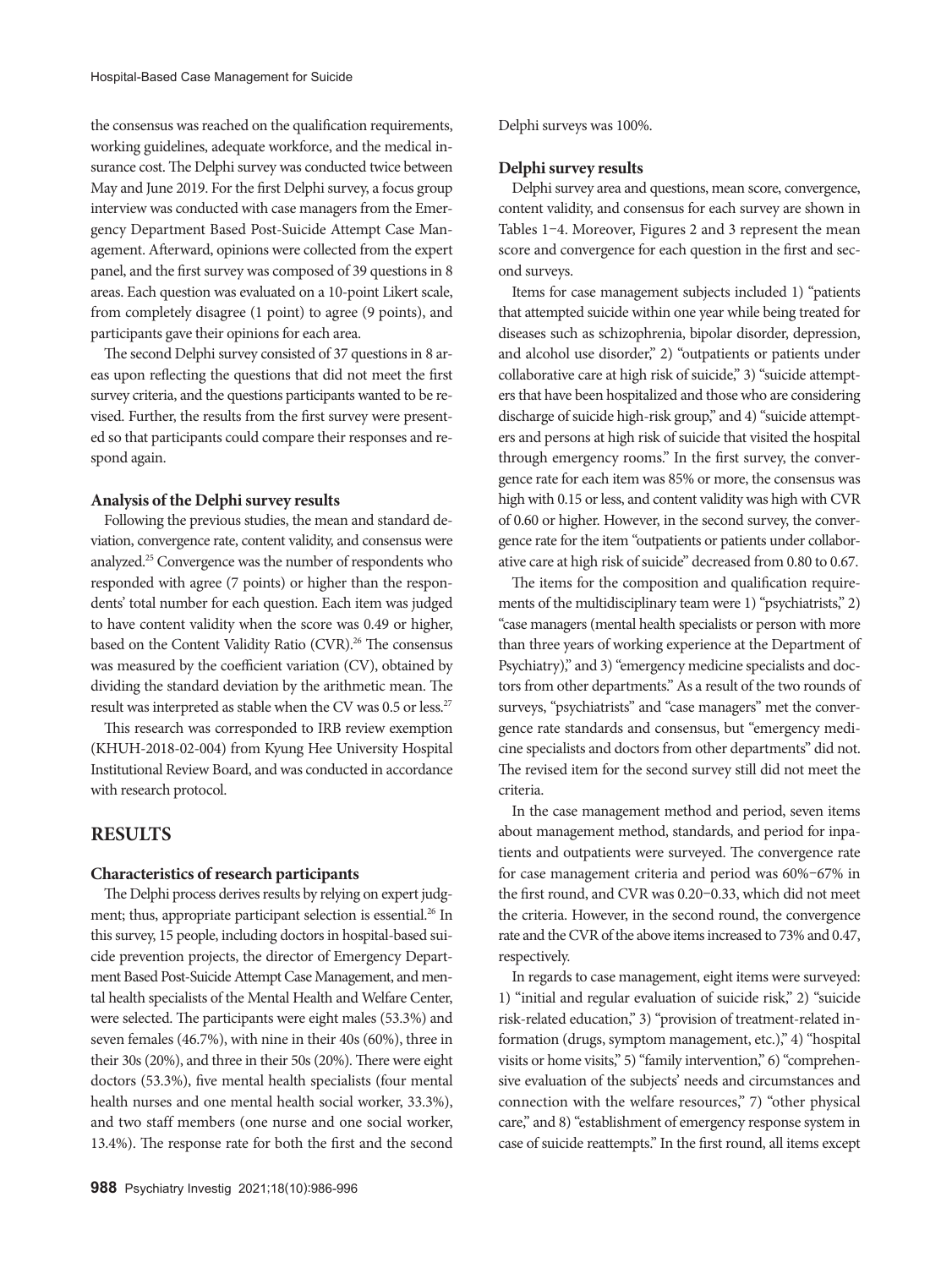| Table 1. Delphi results for the subjects and multidisciplinary team of case management                                                                                   |              |                |            |           |              |                |         |                   |
|--------------------------------------------------------------------------------------------------------------------------------------------------------------------------|--------------|----------------|------------|-----------|--------------|----------------|---------|-------------------|
|                                                                                                                                                                          |              | The 1st survey |            |           |              | The 2nd survey |         |                   |
| Item                                                                                                                                                                     | Mean (SD)    | Convergence    | <b>CVR</b> | Consensus | Mean (SD)    | Convergence    | CVR     | Consensus         |
| 1. Subjects for case management                                                                                                                                          |              |                |            |           |              |                |         |                   |
| for diseases such as schizophrenia, bipolar disorder, depression, and<br>1.1 Patients that attempted suicide within one year while being treated<br>alcohol use disorder | 8.13 (1.187) | 0.93           | 0.87       | 0.15      | 8.40 (0.828) | 0.93           | 0.87    | 0.10              |
| 1.2 Outpatients or patients under collaborative care at high risk of suicide                                                                                             | 7.60 (1.121) | 0.80           | 0.60       | 0.15      | 7.27 (1.033) | 0.67           | 0.33    | 0.14              |
| 1.3 Suicide attempters that have been hospitalized and those who are<br>considering discharge of suicide high-risk group                                                 | 8.33 (1.113) | 0.87           | 0.73       | 0.13      | 8.60(0.632)  | 00.1           | 1.00    | 0.07              |
| 1.4 Suicide attempters and persons at high risk of suicide that visited<br>the hospital through emergency rooms                                                          | 8.27 (1.163) | 0.93           | 0.87       | 0.14      | 8.47 (0.915) | 0.93           | 0.87    | $\overline{0.11}$ |
| 2. Composition and qualification requirement of the multidisciplinary team                                                                                               |              |                |            |           |              |                |         |                   |
| 2.1 Psychiatrists                                                                                                                                                        | 8.73 (0.594) | 00.1           | 1.00       | 0.07      | 8.80(0.414)  | 0.00           | 1.00    | 0.05              |
| 2.2 Case managers (mental health specialists or person with more than<br>three years of working experience at the Department of Psychiatry)                              | 8.00(1.813)  | 0.87           | 0.73       | 0.23      | 8.07 (1.163) | 0.87           | 0.73    | 0.14              |
| 2.3.1 Emergency medicine specialists and doctors from other departments                                                                                                  | 5.60 (2.098) | 0.33           | $-0.33$    | 0.37      |              |                |         |                   |
| departments (If a multidisciplinary evaluation is required)<br>2.3.2 Emergency medicine specialists and doctors from other                                               |              |                |            |           | 6.13(1.598)  | 0.40           | $-0.20$ | 0.26              |
| SD, standard deviation; CVR, Content Validity Ratio                                                                                                                      |              |                |            |           |              |                |         |                   |

for "other physical care" (convergence rate 0.67, CVR 0.33) met the criteria (convergence rate 0.87–1.00, CVR 0.73–1.00). Therefore, "other physical care" was removed from the second round, and the criteria were met in all items (convergence rate 0.93–1.00, CVR 0.87–1.00).

In cooperation with existing case management services and the establishment of a connection system, two items were surveyed: 1) "provision of service based on the need for connection of services for the subjects" and 2) "establishment of a suicide prevention network for local communities and hospitals in relevant areas and preparation and utilization of a list of related organizations for connection." In this area, convergence rate and consensus criteria were met in both the first round (convergence rate 0.93, CVR 0.87) and the second round (convergence rate 0.93–1.00, CVR 0.87–1.00).

In "relationship with the existing Emergency Department Based Post-Suicide Attempt Case Management," 2 items were surveyed: 1) "requests can be made after providing a service equivalent to the manual for suicide attempters in emergency rooms" and 2) "the provision of services to suicide high-risk groups that are not registered as suicide attempters in the emergency room is restricted until the change in service provision criteria is approved. It is recommended that the hospital hires a separate workforce for hospital-based case management services". In the first round, the item "requests can be made after providing a service equivalent to the manual for suicide attempters in emergency rooms" did not meet the criteria with a convergence rate of 47% and CVR of -0.07; thus, it was removed from the second round. For the item, "the provision of services to suicide high-risk groups that are not registered as suicide attempters in the emergency room is restricted until the change in service provision criteria is approved. It is recommended that the hospital hires a separate workforce for hospital-based case management services," the convergence rate was 73% and CVR 0.47 in the first round. However, it increased in the second round to an 80% convergence rate and 0.60 CVR.

In "recordkeeping and evaluations," two items were surveyed: 1) "All of Hospital Based Case Management for Suicide in High-Risk Group are medical records and kept under the relevant law" and 2) "A separate report is prepared through annual selfevaluation of key indicators such as consent rate to case management, service provision rate, and suicide reattempt rate etc." Results from both the first round (convergence rate 0.93– 1.00, CVR 0.87–1.00) and the second round (convergence rate 0.87–1.00, CVR 1.00) met the criteria.

As for health insurance fee for case management, a survey was conducted for eight psychiatrists that are related to the medical insurance fee: 1) "general outpatient fee at the department of psychiatry," 2) "psychiatric outpatient assessment re-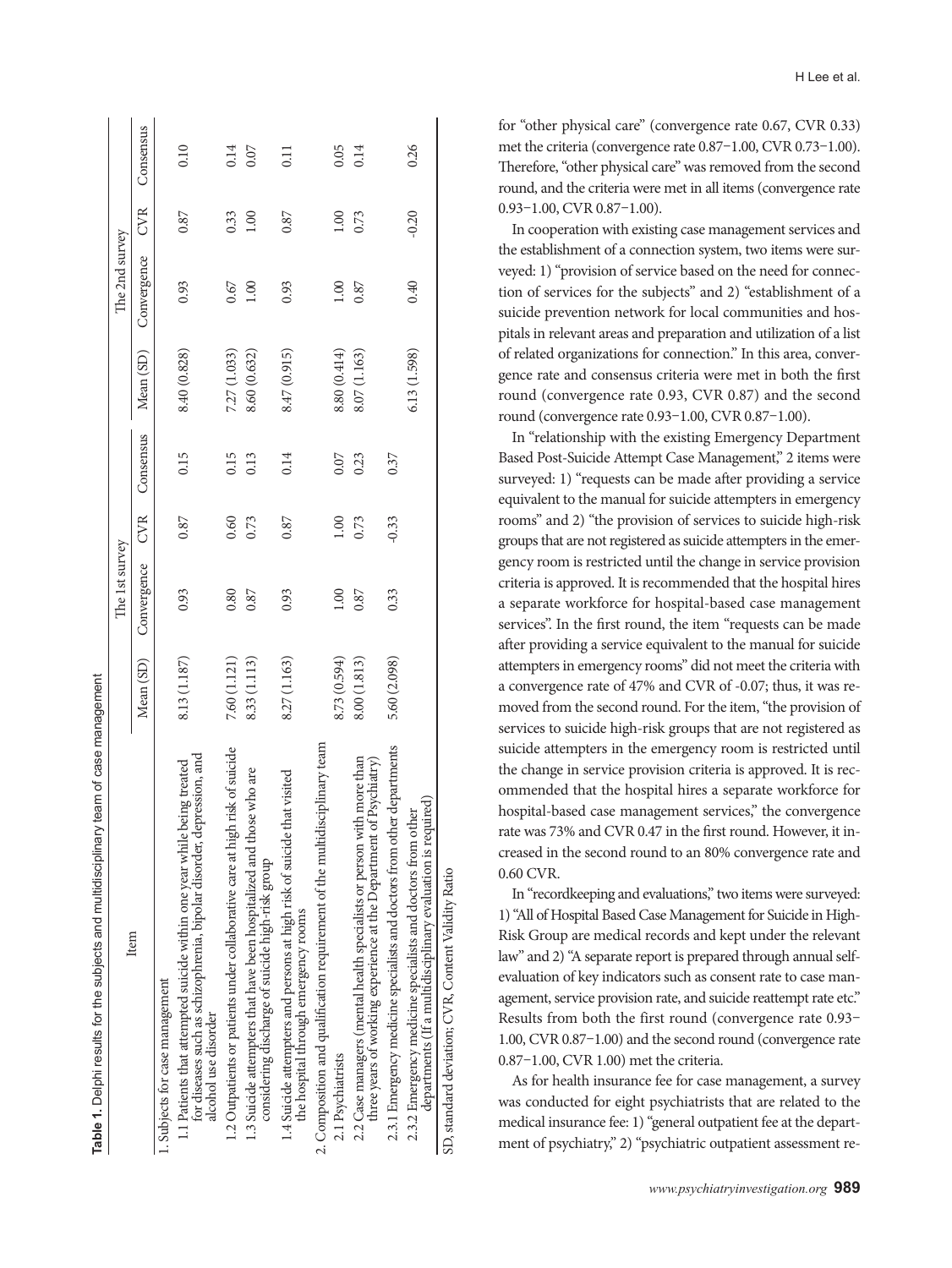| Table 2. Delphi results for the method, period and content of case management                                                                                                                                                                                                                                                                                                                                                                                                              |              | The 1st survey |            |           |              | The 2nd survey |            |           |
|--------------------------------------------------------------------------------------------------------------------------------------------------------------------------------------------------------------------------------------------------------------------------------------------------------------------------------------------------------------------------------------------------------------------------------------------------------------------------------------------|--------------|----------------|------------|-----------|--------------|----------------|------------|-----------|
| Item                                                                                                                                                                                                                                                                                                                                                                                                                                                                                       | Mean (SD)    | Convergence    | <b>CVR</b> | Consensus | Mean (SD)    | Convergence    | <b>CVR</b> | Consensus |
| 3. Method and period of case management                                                                                                                                                                                                                                                                                                                                                                                                                                                    |              |                |            |           |              |                |            |           |
| patient information including case management plans and discharge<br>3.1 Inpatients: Through prior interviews, education, and case meetings,<br>plans are shared with the doctor in charge, and supervised                                                                                                                                                                                                                                                                                 | 8.53 (0.640) | $1.00\,$       | 1.00       | 0.07      | 8.53 (0.640) | 1.00           | 1.00       | 0.07      |
| identified as a suicide high-risk group even when hospitalized<br>3.2 Inpatients: Patients may be subject to case management when<br>for physical illness                                                                                                                                                                                                                                                                                                                                  | 8.07 (1.163) | 0.93           | 0.87       | 0.14      | 8.07 (0.704) | 1.00           | 1.00       | 0.07      |
| and treatment<br>3.3 Outpatients: Case managers share patient information<br>plans with doctors and are supervised                                                                                                                                                                                                                                                                                                                                                                         | 8.53 (0.640) | 1.00           | 1.00       | 0.07      | 8.60 (0.507) | 1.00           | 1.00       | 0.06      |
| 3.4 Management plans: Suicide risk is assessed, and the management's<br>frequency is adjusted for each stage. Appropriate monitoring and<br>support are provided after discharge.                                                                                                                                                                                                                                                                                                          | 8.33 (1.175) | 0.93           | 0.87       | 0.14      | 8.60(0.507)  | 1.00           | 1.00       | 0.06      |
| face-to-face<br>meetings twice a week or phone calls at least once every two days<br>3.5 Management Standards: High-risk group is subject to                                                                                                                                                                                                                                                                                                                                               | 7.00(1.414)  | 0.67           | 0.33       | 0.20      | 7.00 (1.512) | 0.73           | 0.47       | 0.22      |
| case of a crisis,<br>3.6 Management Standards: The low-risk group is subject to face-to-face<br>additional home visits and phone calls may be implemented<br>meetings once a month or phone calls twice a week. In                                                                                                                                                                                                                                                                         | 7.13 (1.506) | 0.67           | 0.33       | 0.21      | 7.07 (1.223) | 0.73           | 0.47       | 0.17      |
| to the community-wide care for suicide risk groups, and hospital-based<br>3.7 Management Period: The entire case management period is 1-2 years,<br>care management can be provided again if the suicide risk increases<br>management in the community is adequate, the case can be linked<br>depending on the case meetings' outcome based on the patient's<br>compliance with the treatment and the suicide risk. If sustained<br>and the patient needs a hospital-based case management | 7.20(1.474)  | 0.60           | 0.20       | 0.20      | 7.07 (1.580) | 0.73           | 0.47       | 0.22      |
| 4. Case management                                                                                                                                                                                                                                                                                                                                                                                                                                                                         |              |                |            |           |              |                |            |           |
| 4.1 Initial and regular evaluation of suicide risk                                                                                                                                                                                                                                                                                                                                                                                                                                         | 8.53 (0.915) | 0.93           | 0.87       | 0.11      | 8.47 (0.640) | 1.00           | 1.00       | 0.08      |
| 4.2 Suicide risk-related education                                                                                                                                                                                                                                                                                                                                                                                                                                                         | 8.13 (0.834) | $1.00\,$       | 1.00       | 0.10      | 8.07 (0.594) | $1.00\,$       | $1.00\,$   | 0.07      |
| 4.3 Provision of treatment-related information (drugs, symptom<br>management, etc.)                                                                                                                                                                                                                                                                                                                                                                                                        | 7.93 (1.223) | $0.87\,$       | 0.73       | 0.15      | 8.20 (0.676) | $1.00\,$       | 1.00       | 0.08      |
| 4.4 Hospital visits or home visits (emotional support and problem solving)                                                                                                                                                                                                                                                                                                                                                                                                                 | 8.27 (0.884) | $1.00\,$       | $1.00\,$   | 0.11      | 8.27 (0.594) | $1.00\,$       | $1.00\,$   | 0.10      |
| 4.5 Family intervention                                                                                                                                                                                                                                                                                                                                                                                                                                                                    | 8.07 (1.163) | 0.87           | 0.73       | 0.14      | 8.07 (0.799) | 0.93           | 0.87       | 0.10      |
| 4.6 Comprehensive evaluation of the subjects' needs and circumstances<br>(evaluation scale of mental health services) and connection with<br>the welfare resources                                                                                                                                                                                                                                                                                                                         | 8.33 (1.113) | 0.93           | 0.87       | 0.13      | 8.13 (0.834) | 0.93           | 0.87       | 0.10      |
| 4.7 Other physical care                                                                                                                                                                                                                                                                                                                                                                                                                                                                    | 6.60(1.682)  | 0.67           | 0.33       | 0.25      |              |                |            |           |
| 4.8 Establishment of emergency response system in case of suicide<br>reattempts                                                                                                                                                                                                                                                                                                                                                                                                            | 8.20 (1.207) | 0.93           | 0.87       | 0.15      | 8.27 (0.704) | $1.00\,$       | $1.00\,$   | 0.09      |

SD, standard deviation; CVR, Content Validity Ratio SD, standard deviation; CVR, Content Validity Ratio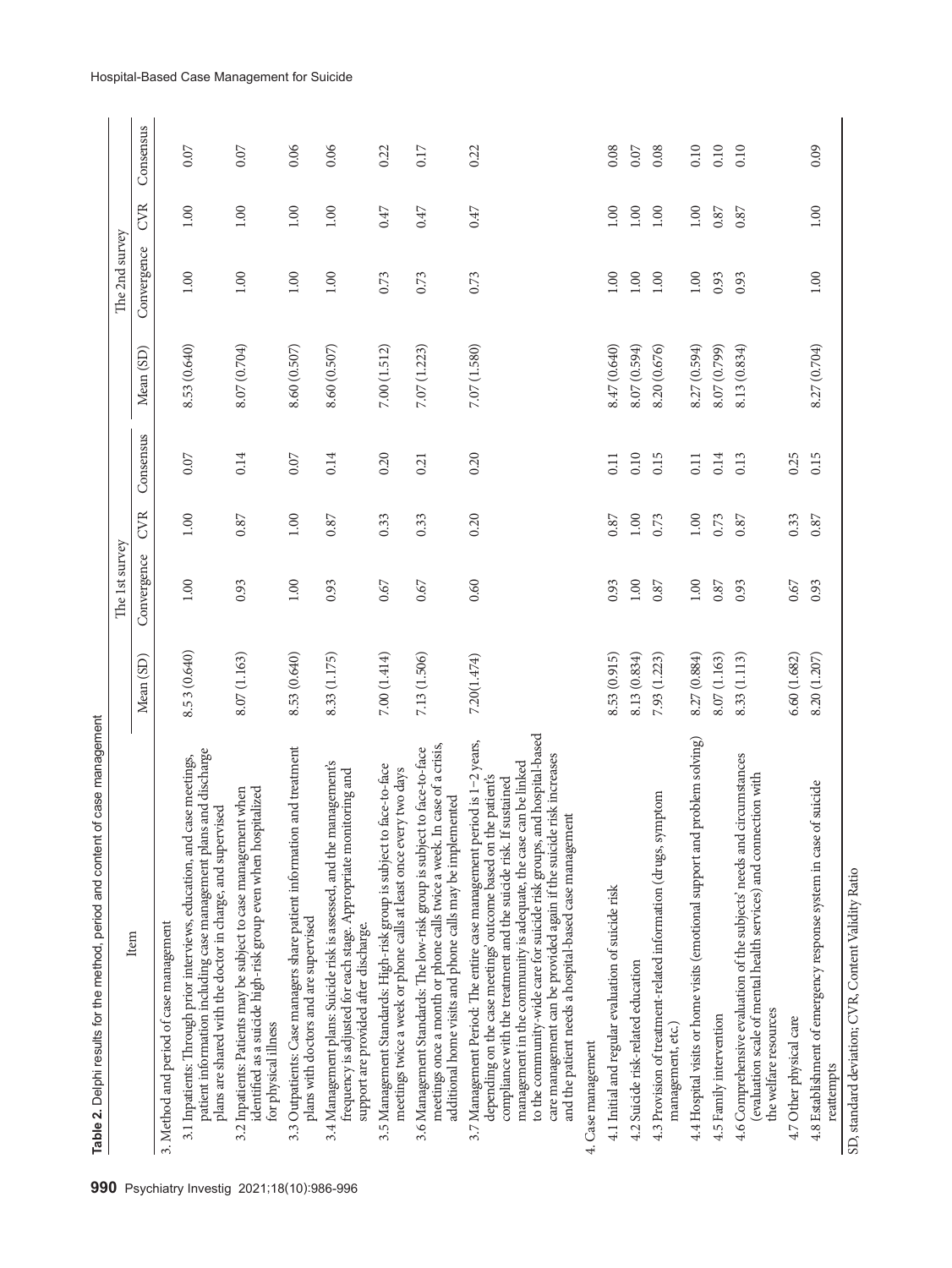| Table 3. Delphi results for the relationship with current case managements and hospital based case management                                                                                                                                                                                                                  |              |                                     |         |      |              |                           |      |      |
|--------------------------------------------------------------------------------------------------------------------------------------------------------------------------------------------------------------------------------------------------------------------------------------------------------------------------------|--------------|-------------------------------------|---------|------|--------------|---------------------------|------|------|
|                                                                                                                                                                                                                                                                                                                                |              | The 1st survey                      |         |      |              | The 2nd survey            |      |      |
| Item                                                                                                                                                                                                                                                                                                                           |              | Mean (SD) Convergence CVR Consensus |         |      | Mean (SD)    | Convergence CVR Consensus |      |      |
| 5. Cooperation with existing case management services and the establishment of a connection system                                                                                                                                                                                                                             |              |                                     |         |      |              |                           |      |      |
| 5.1 Provision of service based on the evaluation of the need for connection<br>of services for the subjects                                                                                                                                                                                                                    | 8.27 (1.033) | 0.93                                | 0.87    | 0.12 | 8.33 (1.047) | 0.93                      | 0.87 | 0.13 |
| and hospitals in relevant areas and preparation and utilization of a list<br>5.2 Establishment of a suicide prevention network for local communities<br>of related organizations for connection                                                                                                                                | 8.40 (1.121) | 0.93                                | 0.87    | 0.13 | 8.67 (0.488) | 001                       | 1.00 | 0.06 |
| 6. Relationship with the existing life love crisis response center                                                                                                                                                                                                                                                             |              |                                     |         |      |              |                           |      |      |
| 6.1 Requests can be made after providing a service equivalent to the manual<br>for suicide attempters in emergency rooms                                                                                                                                                                                                       | 6.27(2.314)  | 0.47                                | $-0.07$ | 0.37 |              |                           |      |      |
| registered as suicide attempters in the emergency room is restricted until<br>the change in service provision criteria is approved. It is recommended<br>that the hospital hires a separate workforce for hospital-based case<br>6.2 The provision of services to suicide high-risk groups that are not<br>management services | 7.00 (2.236) | 0.73                                | 0.47    | 0.32 | 7.27 (1.033) | 0.80                      | 0.60 | 0.14 |
| SD, standard deviation; CVR, Content Validity Ratio                                                                                                                                                                                                                                                                            |              |                                     |         |      |              |                           |      |      |

port preparation fee," 3) "psychiatric outpatient drug administration fee, education fee for the medication, and long-term injection fee," 4) "multidisciplinary self-injury • suicide evaluation fee," 5) "Emergency administrative support fee," 6) "selfinjury • suicide status evaluation fee," 7) "emergency intervention fee for the acute phase of suicide," 8) "fee for social work against suicide," 9) "continuing support fee against suicide," 10) "suicide follow-up monitoring fee," and 11) "additional fees for the psychiatric emergency response team," and a standing member of the Health Insurance Review and Assessment Service and a director of insurance at the Korean Neuropsychiatric Association participated in this process. In the first round, "continuing support fee against suicide" and "suicide followup monitoring fee" did not meet the convergence rate and CVR criteria with 63% and 0.25, respectively. Nonetheless, in the second round, convergence rate and CVR were over 88% and 0.75, respectively, in all items.

# **DISCUSSION**

In developing hospital-based case management services for suicide high-risk groups, this study conducted two Delphi surveys with experts in suicide prevention in Korea. A survey of experts is a structured communication technique and is one of the methods used when specific policy decisions need to be made in situations where existing data is insufficient.<sup>28</sup> In Delphi surveys, the initial questions' design is important.<sup>29</sup> Nevertheless, previous studies in hospital-based case management using Delphi processes were inadequate. Therefore, this study conducted focus group interviews to reflect expert panels' opinions on related tasks in academia and clinical settings. Based on this, the initial items consisting of 39 questions in 8 areas were developed. Afterward, the average score, convergence, CVR, and consensus were measured to evaluate experts' convergence and consensus.

When the Delphi survey results were categorized by area, there was no disagreement in providing services for inpatients and emergency room patients in case management. However, there was a low level of convergence for targeting outpatients or patients under collaborative care. Furthermore, a need for a more clear definition of the 'suicide high-risk group' was raised. If necessary, active hospitalization is recommended for the outpatients at high risk of suicide to ensure safety. Thus, it is often difficult to continue outpatient-based treatment. Hospital-based case management can be considered at the time of discharge.

Meanwhile, as a result of the Emergency Department Based Post-Suicide Attempt Case Management, the rate of refusal to go through case management was high when there was no history of treatment in the department of psychiatry, the pa-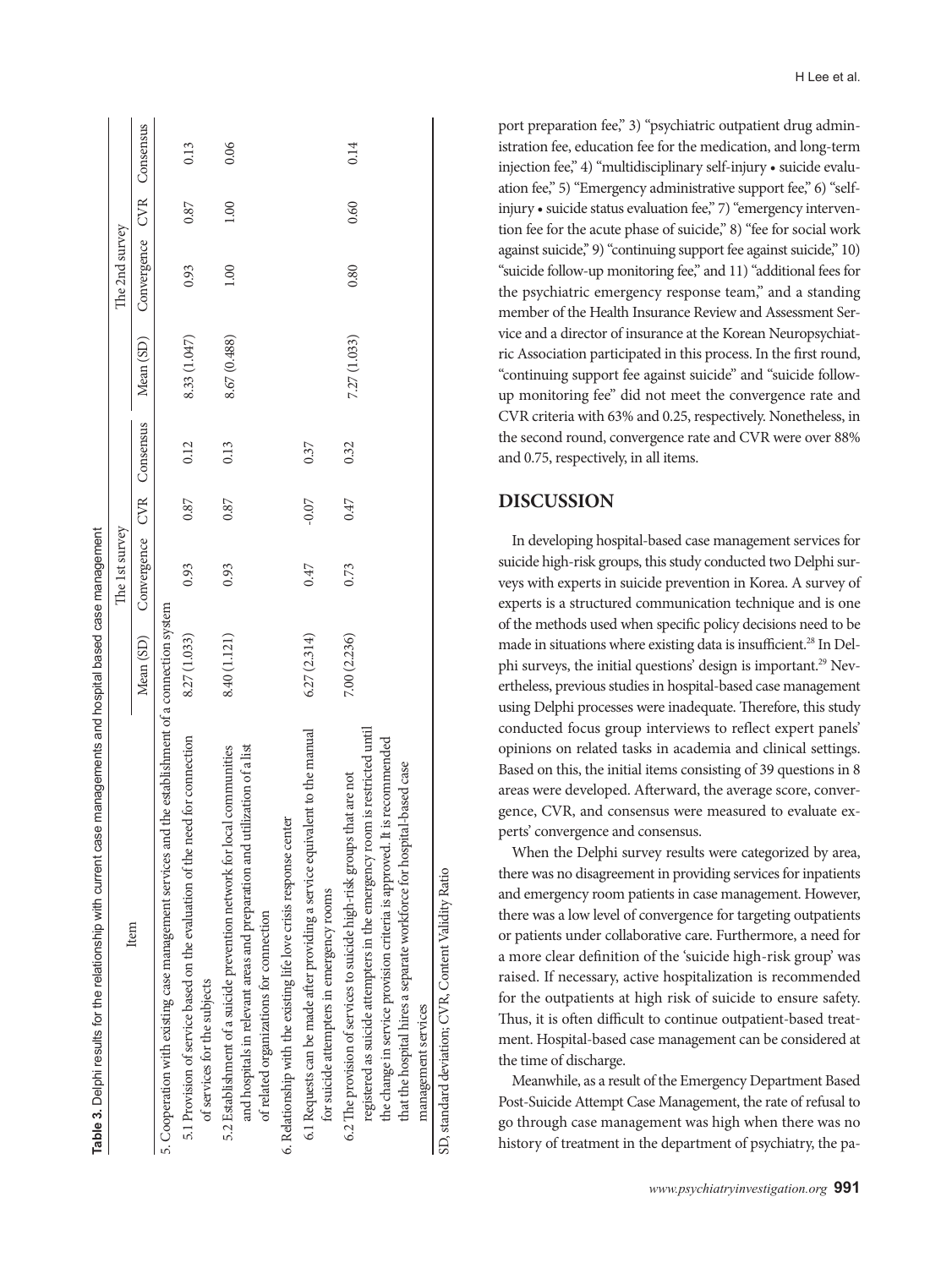| Table 4. Delphi results for the health insurance fee of case management                                                                                                                                                                                       |              |                |            |           |              |                |            |           |
|---------------------------------------------------------------------------------------------------------------------------------------------------------------------------------------------------------------------------------------------------------------|--------------|----------------|------------|-----------|--------------|----------------|------------|-----------|
|                                                                                                                                                                                                                                                               |              | The 1st survey |            |           |              | The 2nd survey |            |           |
| Item                                                                                                                                                                                                                                                          | Mean (SD)    | Convergence    | <b>CVR</b> | Consensus | Mean (SD)    | Convergence    | <b>CVR</b> | Consensus |
| 8. Health insurance fee for case management                                                                                                                                                                                                                   |              |                |            |           |              |                |            |           |
| (fee for doctors<br>8.1 General outpatient fee at the department of psychiatry<br>and nurses' home visits for suicide attempters)                                                                                                                             | 8.50 (0.756) | $1.00$         | 1.00       | 0.09      | 8.50 (0.756) | $1.00\,$       | $1.00$     | 0.09      |
| to suicide attempters, suicide risk evaluation and preparation of a report,<br>(assessment of symptoms, function, and suicide risk through visits<br>8.2 Psychiatric outpatient assessment report preparation fee<br>and sharing with the hospital · center)  | 7.88 (1.356) | 0.88           | 0.75       | $0.17\,$  | 8.13 (0.354) | $1.00\,$       | 1.00       | 0.04      |
| 8.3 Psychiatric outpatient drug administration fee, education fee for the<br>medication, and long-term injection fee (fee for doctors · nurses)<br>drug prescription and injections)                                                                          | 8.38 (1.061) | 0.88           | 0.75       | 0.13      | 8.38 (0.518) | $1.00\,$       | 1.00       | 0.06      |
| 8.4 Multidisciplinary self-injury · suicide evaluation fee (intervention plan<br>of hospitalized<br>is established by evaluating the psychiatric, social, and psychological<br>causes of suicide through multidisciplinary evaluation<br>patients)            | 8.00 (0.926) | 1.00           | 1.00       | 0.12      | 8.13 (0.641) | 1.00           | 1.00       | 0.08      |
| 8.5 Emergency administrative support fee (collection of records of suicide<br>attempters through interviews with social workers at hospitalization,<br>securing of the information for insurance coverage, the connection<br>of support for social resources) | 7.63 (1.188) | 0.88           | 0.75       | 0.16      | 7.63 (0.518) | 1.00           | 1.00       | 0.07      |
| evaluates whether a self-injury or suicide attempters can be discharged<br>8.6 Self-injury · suicide status evaluation fee (records that psychiatrist<br>from the hospital or be moved to a general ward)                                                     | 8.38 (0.916) | $1.00\,$       | 1.00       | 0.11      | 8.38 (0.744) | $1.00\,$       | 1.00       | 0.09      |
| (a psychiatrist intervenes with drugs for suicide risk symptoms such<br>8.7 Emergency intervention fee for the acute phase of suicide<br>as insomnia, pain, impulsivity, and delirium)                                                                        | 8.75 (0.463) | $1.00\,$       | $1.00\,$   | 0.05      | 8.63 (0.518) | $1.00\,$       | $1.00\,$   | 0.06      |
| factors of suicide attempters, education on how to promote life stability<br>8.8 Fee for social work against suicide (after evaluating the economic<br>outside of medical care is provided)                                                                   | 7.88 (1.126) | 0.88           | 0.75       | 0.14      | 8.00(0.535)  | $1.00\,$       | 1.00       | $0.07$    |
| reattempts, the outpatient · visiting therapy fee are exempted or<br>8.9 Continuing support fee against suicide (in preventing suicide<br>reduced)                                                                                                            | 7.00 (1.604) | 0.63           | 0.25       | 0.23      | 7.75 (1.035) | 0.88           | 0.75       | 0.13      |
| evaluation through text and phone calls to suicide attempters<br>and<br>8.10 Suicide follow-up monitoring fee (frequent follow-up<br>to prevent reattempts)                                                                                                   | 7.25 (1.488) | 0.63           | 0.25       | 0.21      | 7.63 (0.916) | 0.88           | 0.75       | 0.12      |
| fees are added<br>8.11 Additional fees for the psychiatric emergency response team<br>(if equipped with workforce and facilities, additional<br>for each hospital bed)                                                                                        | 8.75 (0.707) | $1.00\,$       | 1.00       | 0.08      | 8.88 (0.534) | $1.00$         | 1.00       | 0.04      |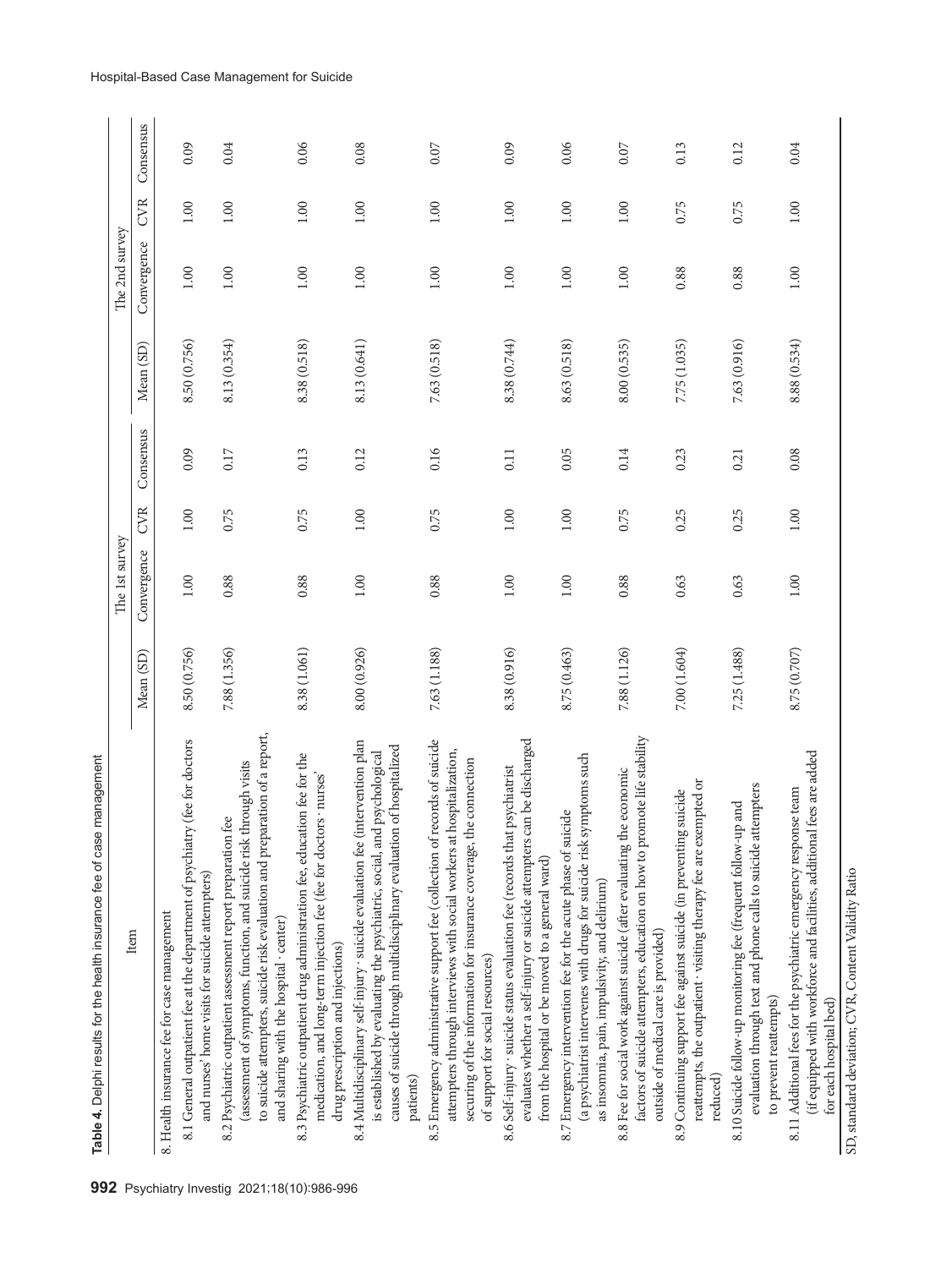

**Figure 2.** Mean scores of Delphi rounds 1 and 2 per question.



**Figure 3.** Convergence rate of Delphi rounds 1 and 2 per question.

tient did not recognize the suicide attempt, and when the patient refused to respond to the initial survey.<sup>30</sup> Additionally, prejudice and lack of insight about the psychiatry department were pointed out as the reasons for suicide attempters in the emergency room refusing treatment in the psychiatric department.<sup>21</sup> Moreover, considering the treatment compliance and understandings of patients and caregivers who do not have a medical history in psychiatry, it seems that the rate of consensus on targeting suicide high-risk persons among the patients under collaborative care was not high. Consequently, in future Hospital Based Case Management for Suicide in High-Risk Group, prioritizing inpatients and emergency room patients rather than outpatients and those under collaborative care may be recommended.

Regarding the multidisciplinary team's composition and qualification requirements, "emergency medicine specialists and doctors from other departments" showed a very low convergence rate and consensus. As well, the opinions suggested were "participation of other departments only when necessary," "use of in-hospital collaboration," and "environmental intervention of the community, in addition to the treatment for the disease is more important." Therefore, the item was revised by adding the phrase "when a multidisciplinary evaluation is necessary," but the final consensus could not be reached. Currently, the medicine specialists' role in Emergency Department Based Post-Suicide Attempt Case Management is very important. However, since this research is on developing a hospital-based case management model, experts recognized that medical staffs in the psychiatry department are important in managing inpatients after the discharge, in line with questions about case management area. This may be due to the emergency medicine department's difficulty attending to long-term case management and differences in the perceptions of highrisk suicide groups between departments. According to previous studies, the rate of suicide attempters treated in the emergency room getting referred to the psychiatry department was lower than the rate deemed necessary by the emergency medicine department because the patients and the guardians refused to do so.<sup>31</sup> Therefore, it is important to provide necessary services on a case-by-case basis even if they do not agree to treatment with the psychiatry department. In the long run, efforts to resolve differences in perceptions by departments are needed.

Further, the multidisciplinary team members of ACT originally are doctors and nurses from the department of psychiatry, social workers, rehabilitation counselors, and counselors for drug dependence.<sup>32</sup> In ACTION-J, it was limited to doctors and nurses of the psychiatry department, social workers, and clinical psychologists.<sup>33</sup> Therefore, at the present stage, the hospital-based case management service model can be focused on the department of psychiatry. However, even in the case of ACT in the United States, the primary care physicians and family medicine specialists are increasingly being assigned to 1 in 1,000 patients. Therefore, transferring specialists from other departments may need to be actively considered in the future.

In the case management method and period, the convergence rate of management target and method was high, but the management standard and period were low. According to a previous study that used the Delphi survey, the consensus rate of survey items agreed in advance through other guidelines or publications was high.<sup>34</sup> In this study, the management criteria and period of hospital-based case management were redefined by referring to overseas cases (ACTION-J: management once a month for six months),<sup>33</sup> so the convergence and consensus rate were relatively low. Additionally, experts suggested that, in considering the overlap with the existing case management service, compliance of the subjects, and the intensity of work of case managers, it is necessary to reduce the number and duration of case management and that the focus group and the maintenance group should be clearly defined. In terms of the intensity of work, it is necessary to supplement the management method, standards, and period in consideration of the work intensity, capacity, and exhaustion of case managers through a randomized controlled clinical trial or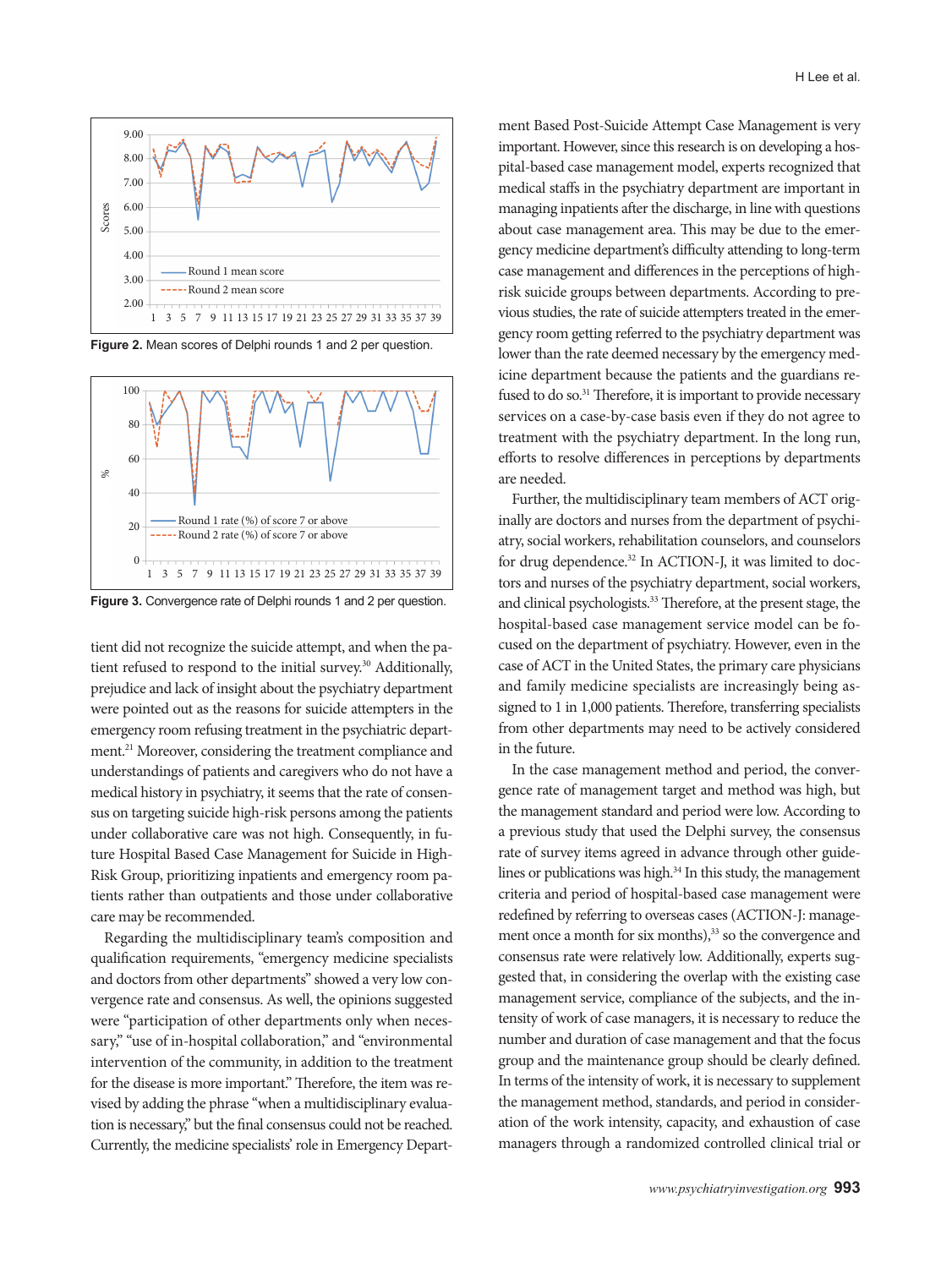pilot study of a hospital-based case management service. Therefore, randomized controlled clinical trials are currently underway, with the support of the Korea Health Industry Development Institute.

Regarding case management contents, items other than "other physical care" showed a high convergence and consensus level. This may be due to a similar reason that the "emergency medicine specialists and doctors from other departments" in the "composition and qualification requirements of a multidisciplinary team" was not agreed upon; therefore, the "other physical care" item was removed. In the Mobile Integration Team (MIT) service, a case management program after discharge in New York State, the community connection of elderly patients with mental disorders and physical illness was included in the case management,<sup>20</sup> and ACTION-J also recommends hospital visits for treatment of underlying diseases.33 However, the importance of physical care is evaluated relatively low by experts in Korea, so further discussion through studies and pilot projects is necessary. Moreover, given the reality in Korea in which the family's role and authority are significant,<sup>35</sup> intervention and education for the family and the patient should be included in the case management content.

In "cooperation with existing case management services and establishment of a connection system" and "relationship with the existing Emergency Department Based Post-Suicide Attempt Case Management," there was consensus in the plan to hire separate personnel from those that manage the Emergency Department Based Post-Suicide Attempt Case Management. However, the convergence rate and CVR were low. Regarding this, opinions such as "it is difficult to link the cases to community-based management team after being managed by the Emergency Department Based Post-Suicide Attempt Case Management," "there needs to be a discussion on the difference and division of work between the case management by the existing Emergency Department Based Post-Suicide Attempt Case Management and the community-based case management," and "it is necessary to integrate case management services that are currently being carried out in the basic center/city-wide center/suicide prevention center/ Emergency Department Based Post-Suicide Attempt Case Management." Therefore, in the second round, the item that "requests can be made after providing a service equivalent to the manual for suicide attempters in emergency rooms" was removed. Cooperation with existing case management services and establishing the linkage system will be of high importance, given many experts' opinions. Emergency Department Based Post-Suicide Attempt Case Management currently being implemented has its advantage that the government supports the case manager's labor costs. Therefore, the case manager can solely focus on the suicide attempters in the emergency room.

Notwithstanding, a disadvantage is in the incomplete business stability, such as the case manager being contract workers.3 Hospital-based case management will be easy to secure employment security through direct employment of case managers in hospitals by the medical insurance system, but whether there will be enough money to hire case managers is the key. In Japan, services are provided through the medical insurance system. However, the employed case managers also provide inpatients programs, such as other in-hospital programs like ward and family education. Therefore, in the shortterm, emergency department-based case management through government funding and hospital-based case management through the medical insurance system will need to be performed simultaneously. Nonetheless, in the long run, integration of the two services will be necessary.

Therefore, since all items in the medical insurance system for case management met the criteria, all items' convergence and consensus are of great significance. In Japan, after introducing the emergency room-based follow-up service of suicide attempters (ACTION-J), the intensive case management of suicide attempters in the emergency room reduced the suicide reattempt rate.33 The program was incorporated into the medical insurance fee system by the Ministry of Health, Labor and Welfare.<sup>36</sup> ACT, in the United States, is also operated by Medicaid to ensure financial and employment security. The cost is charged for each service.<sup>37</sup> Therefore, to effectively implement hospital-based case management, it is essential to secure finance by connecting with the National Health Insurance Service. The significance of this study is that the basis for this was prepared through expert consensus. The Delphi survey showed that the convergence rate of "continuing support fee against suicide" and "suicide follow-up monitoring fee" was low. The experts suggested that the names of the items "continuing support fee" and "follow-up monitoring fee" were awkward. Previous studies revealed that the suicide reattempt rate decreased when the subject was in constant contact with the psychiatry department in various ways, such as outpatient treatment, provision of green cards, letters and postcards, and mobile messengers.13,16-18,38 Therefore, continuous support and follow-up need to be part of the medical insurance cost and included in the case management. However, the effects of nonface-to-face contacts, such as phone and text messages, were not significant enough.38 Thus, the convergence rate for the "suicide follow-up monitoring fee" may have been low. Moreover, considering the socio-economic difficulties of high-risk groups for suicide,<sup>39,40</sup> it is necessary to reduce the copayment. Even so, various opinions, such as applying special exceptions of severe mental illness for a short period, were raised, so the "continuing support fee against suicide" had a low convergence rate.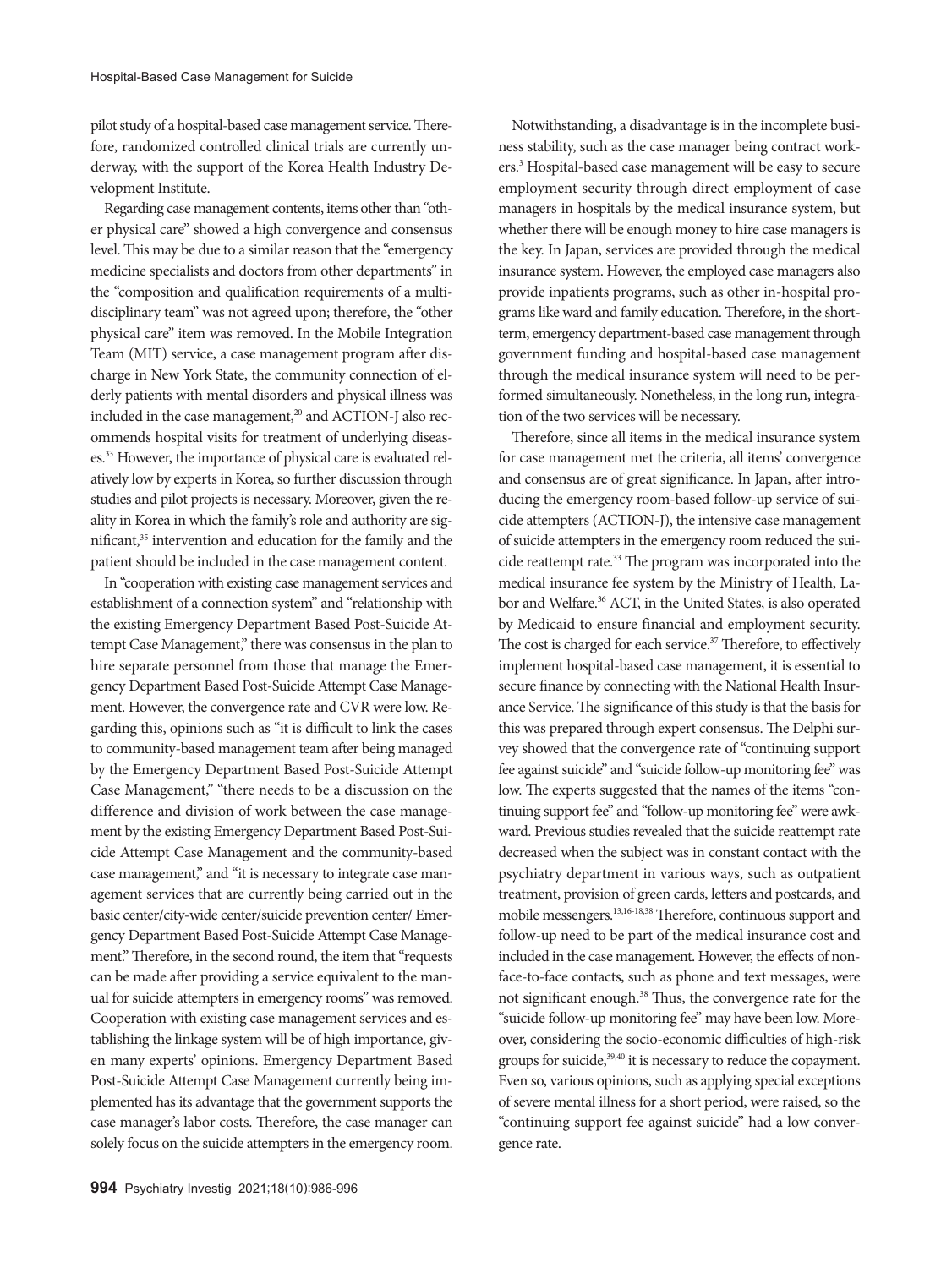As a result of this study, suicide prevention experts agreed on the necessity of hospital-based case management, and most of the developed operational plans were agreed on. The core of the developed plan was to provide services to patients who visited the hospital, conduct home visits, treat the patients directly, and pursue the stability and universalization of services through a medical insurance fee system. On method, standards, and period of hospital-based case management, which had a relatively low consensus rate, pilot project, additional research, and feedback from experts will be necessary. And the relationship with the existing Emergency Department Based Post-Suicide Attempt Case Management will require further discussion after the project expands through a parallel period to warrant employment security for case managers. Above all, it is essential to verify the evidence through a randomized controlled clinical trial such as Action-J in Japan. The advantages of this study are that the opinions of experts who are currently working in Emergency Department Based Post-Suicide Attempt Case Management and mental health and welfare centers in various positions such as psychiatry, emergency medicine, social welfare, and nursing were reflected, and the response rate of the panel was 100%. This study's limitations are that the number of expert panelists was small, with 15 panelists, and eight specialists participated in the area of case management health insurance. However, suppose the number of participating panels is about 15, the median difference is not large.<sup>41</sup> A psychiatrist who is currently active as a standing member of the Health Insurance Review and Assessment Service and a director of insurance at the Korean Neuropsychiatric Association participated in the study. Accordingly, we believe the limitation may be supplemented.

In the future, it is expected that the hospital-based case management service based on the evidence in the field will be implemented as a new model that activates cooperation between emergency rooms, hospitals, and local communities across the country through randomized controlled studies and pilot projects, thereby contributing to the reduction of suicide rates in Korea.

### Availability of Data and Material

The datasets generated or analyzed during the study are available from the corresponding author on reasonable request.

### Conflicts of Interest

Jong-Woo Paik, a contributing editor of the *Psychiatry Investigation*, was not involved in the editorial evaluation or decision to publish this article. All remaining authors have declared no conflicts of interest.

### Author Contributions

Conceptualization: Jong-Woo Paik, Hwa-Young Lee. Data curation: Soung Nam Kim, Jeungsuk Lim. Formal analysis: Jeungsuk Lim. Methodology: Sang Min Lee, Hwan Lee. Supervision: Kyoung-Uk Lee. Writing original draft: Hwan Lee, Jeungsuk Lim. Writing—review & editing: Haewoo Lee, Boung Chul Lee, Jong-Woo Paik, Hwan Lee.

#### ORCID iDs

| Hwan Lee       | https://orcid.org/0000-0002-3197-7506 |
|----------------|---------------------------------------|
| Jeungsuk Lim   | https://orcid.org/0000-0001-7829-772X |
| Sang Min Lee   | https://orcid.org/0000-0002-7834-8272 |
| Soung Nam Kim  | https://orcid.org/0000-0003-3744-4046 |
| Haewoo Lee     | https://orcid.org/0000-0002-0552-2014 |
| Kyoung-Uk Lee  | https://orcid.org/0000-0002-4505-9722 |
| Boung Chul Lee | https://orcid.org/0000-0002-0968-087X |
| Hwa-Young Lee  | https://orcid.org/0000-0002-2749-6232 |
| Jong-Woo Paik  | https://orcid.org/0000-0002-1804-8497 |

### Funding Statement

This study was supported by a grant of the Korea Mental Health Technology R&D Project, Ministry of Health & Welfare, Republic of Korea (grant number: HM18C2083).

This research was supported by a grant of the Korea Health Technology R&D project through the Korea Health Industry Development Institute (KHIDI), funded by the Ministry of Health & Welfare, Republic of Korea (grant number: HI19C0481, HC19C0307).

### **REFERENCES**

- 1. Statistics Korea. Cause-of-Death Statistics. Daejeon: Statistics Korea; 2019.
- 2. Korean Psychological Autopsy Center. Psychological Autopsy Report. Seoul: Korean Psychological Autopsy Center; 2019.
- 3. Ministry of Health and Welfare. Emergency-Room Based Suicide Attempter Follow-up Management Project. Sejong: Ministry of Health and Welfare; 2018.
- 4. Christiansen E, Frank Jensen B. Risk of repetition of suicide attempt, suicide or all deaths after an episode of attempted suicide: a registerbased survival analysis. Aust N Z J Psychiatry 2007;41:257-265.
- 5. Parra-Uribe I, Blasco-Fontecilla H, Garcia-Parés G, Martínez-Naval L, Valero-Coppin O, Cebrià-Meca A, et al. Risk of re-attempts and suicide death after a suicide attempt: a survival analysis. BMC Psychiatry 2017; 17:163.
- 6. Lee S, Chae S, Jung J, Yun S, Cha M. Reinforcing the Care Programs for the Suicide Attempters in Korea. Sejong: Korea Institute for Health and Social Affairs; 2017.
- 7. Ministry of Health and Welfare. Development of Quality Indicators for an Emergency Department-Based in-Depth Interview and Referral Program for a Suicidal Attempt. Sejong: Ministry of Health and Welfare; 2015.
- 8. Ministry of Health and Welfare. Suicide Prevention White Paper. Sejong: Ministry of Health and Welfare; 2020.
- 9. Ministry of Health and Welfare. Emergency Medicine Statistics Yearbook of Korea. Sejong: Ministry of Health and Welfare; 2019.
- 10. Olfson M, Wall M, Wang S, Crystal S, Liu SM, Gerhard T, et al. Shortterm suicide risk after psychiatric hospital discharge. JAMA Psychiatry 2016;73:1119-1126.
- 11. Chung DT, Ryan CJ, Hadzi-Pavlovic D, Singh SP, Stanton C, Large MM. Suicide rates after discharge from psychiatric facilities: a systematic review and meta-analysis. JAMA Psychiatry 2017;74:694-702.
- 12. Paik JW, Kim KH, Lee SM, Na KS, Hong M. Postdischarge suicide and death in South Korean children and adolescents hospitalized for a psychiatric illness. J Am Acad Child Adolesc Psychiatry 2018;57:508-514.
- 13. Jo C, Cho Y, Cho GC, Lee J, Lee J, Kim IY, et al. Effectiveness of postdischarge case management of patients who attempted suicide and self-injurious behavior through mobile messenger counseling. J Korean Soc Emerg Med 2019;30:239-247.
- 14. Hirayasu Y, Kawanishi C, Yonemoto N, Ishizuka N, Okubo Y, Sakai A, et al. A randomized controlled multicenter trial of post-suicide attempt case management for the prevention of further attempts in Japan (AC-